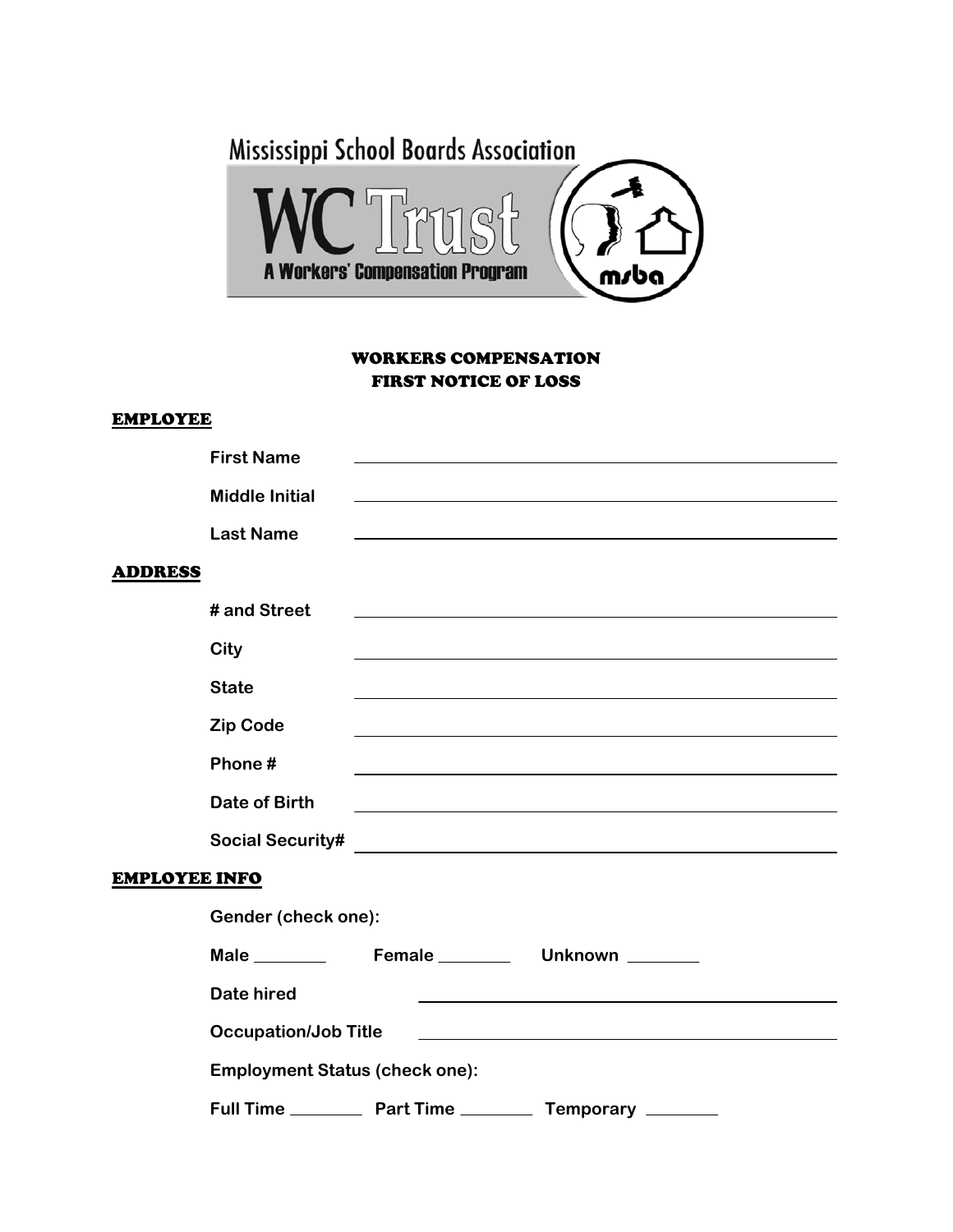### WAGE (To be completed by Central Office)

|                   | Rate (check one):                                                                                                                          |  |  |  |  |  |
|-------------------|--------------------------------------------------------------------------------------------------------------------------------------------|--|--|--|--|--|
|                   | Day _______ Week______ Month ______ Other ______                                                                                           |  |  |  |  |  |
|                   | Did salary continue? (check one):                                                                                                          |  |  |  |  |  |
|                   |                                                                                                                                            |  |  |  |  |  |
|                   |                                                                                                                                            |  |  |  |  |  |
| <b>OCCURRENCE</b> |                                                                                                                                            |  |  |  |  |  |
|                   | Date of Occurrence _______________                                                                                                         |  |  |  |  |  |
|                   | <b>Time Employee Began Work:</b>                                                                                                           |  |  |  |  |  |
|                   | A.M.<br>P.M.                                                                                                                               |  |  |  |  |  |
|                   | <b>Time of Occurrence:</b>                                                                                                                 |  |  |  |  |  |
|                   | P.M.<br>$A.M.$ $\qquad \qquad$                                                                                                             |  |  |  |  |  |
|                   | <b>Last Day Worked</b><br>and the control of the control of the control of the control of the control of the control of the control of the |  |  |  |  |  |
|                   | <b>Date Employer Notified</b>                                                                                                              |  |  |  |  |  |
|                   | <b>Date Disability Began</b><br>(if applicable)                                                                                            |  |  |  |  |  |

# CONTACT PERSON

**Local School:** 

 **First Name Last Name Phone #**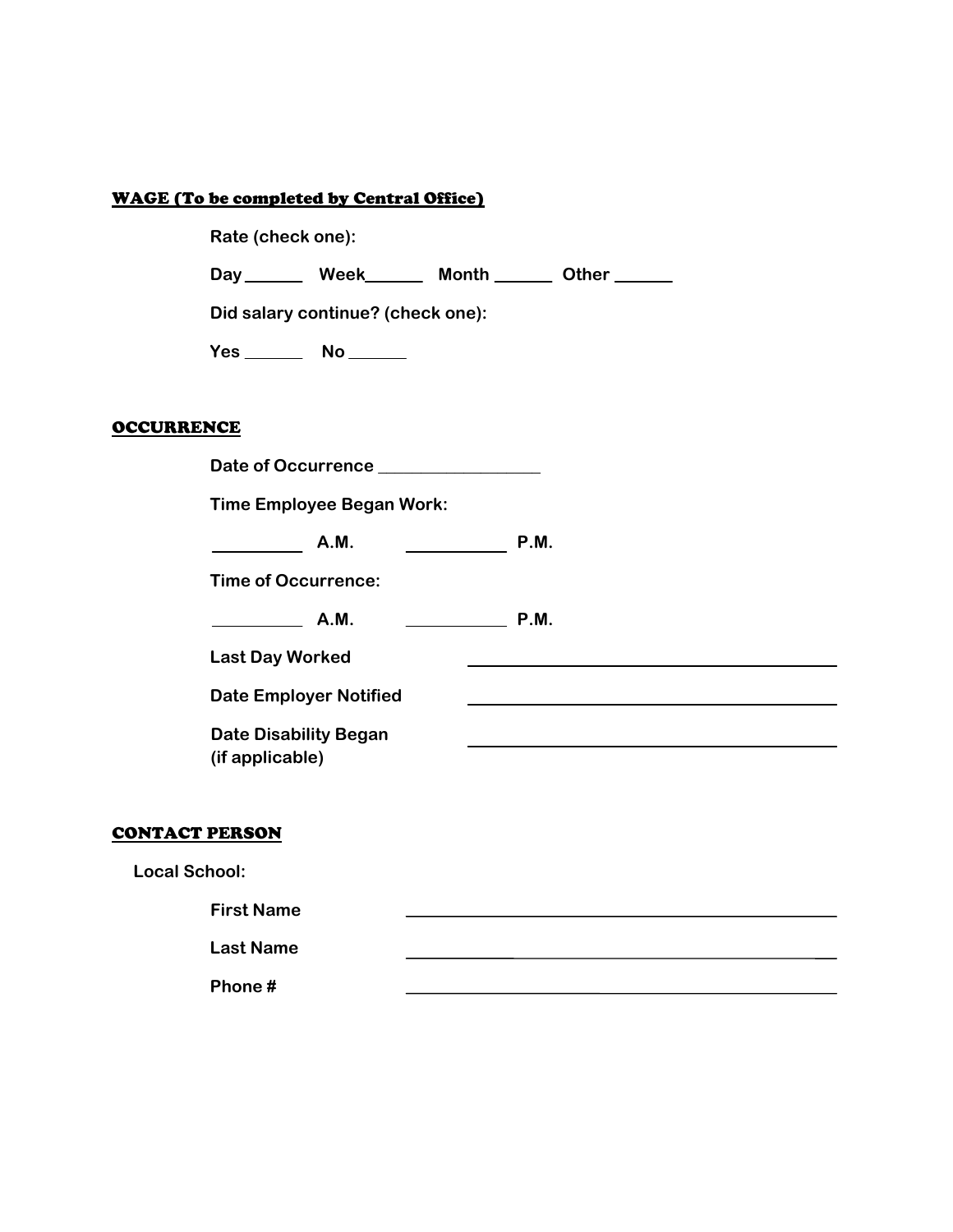| <b>Type of Injury/Illness</b>                                                                   |                                                                                                                       | the control of the control of the control of the control of the control of |  |  |
|-------------------------------------------------------------------------------------------------|-----------------------------------------------------------------------------------------------------------------------|----------------------------------------------------------------------------|--|--|
| Nature of Injury                                                                                | <u> 1980 - Johann Barn, mars ann an t-Amhain Aonaichte ann an t-Aonaichte ann an t-Aonaichte ann an t-Aonaichte a</u> |                                                                            |  |  |
| Part of Body Affected <b>Part of Body Affected</b>                                              |                                                                                                                       |                                                                            |  |  |
| Did Injury/Illness occur on Employer's premises? (check one)                                    |                                                                                                                       |                                                                            |  |  |
|                                                                                                 |                                                                                                                       |                                                                            |  |  |
| Department or location where accident or illness occurred.                                      |                                                                                                                       |                                                                            |  |  |
|                                                                                                 |                                                                                                                       |                                                                            |  |  |
| All equipment, materials, or chemicals Employee was using when accident or illness<br>occurred. |                                                                                                                       |                                                                            |  |  |
|                                                                                                 |                                                                                                                       |                                                                            |  |  |
| Specific activity the Employee was engaged in when the accident or illness occurred.            |                                                                                                                       |                                                                            |  |  |
|                                                                                                 |                                                                                                                       |                                                                            |  |  |
|                                                                                                 |                                                                                                                       |                                                                            |  |  |
|                                                                                                 |                                                                                                                       |                                                                            |  |  |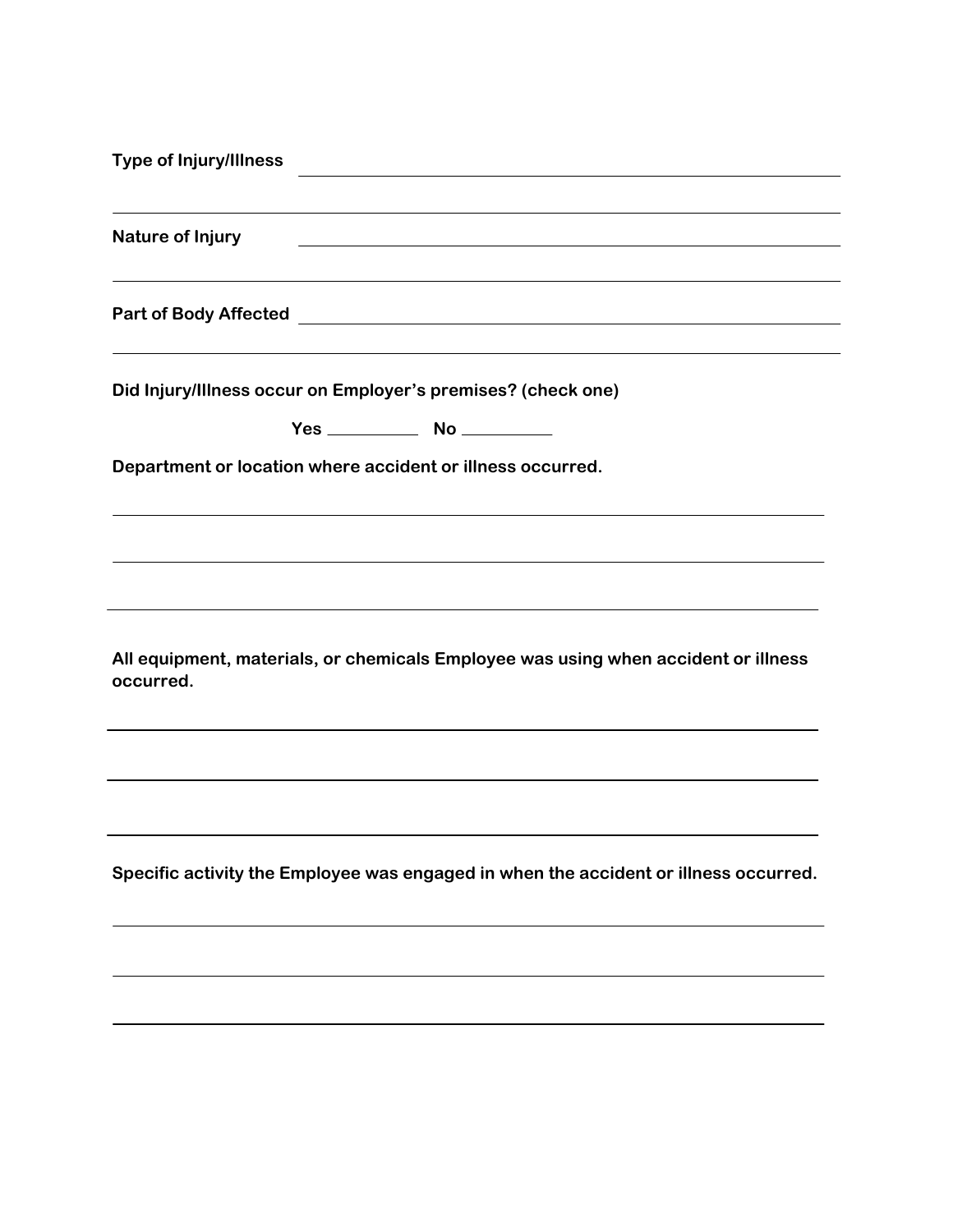| <b>Cause of Injury/Illness</b><br><u> 1989 - Johann Barbara, martin amerikan basal dan berasal dan berasal dalam basal dan berasal dan berasal dan</u> |  |  |  |  |
|--------------------------------------------------------------------------------------------------------------------------------------------------------|--|--|--|--|
|                                                                                                                                                        |  |  |  |  |
| ,我们也不会有什么。""我们的人,我们也不会有什么?""我们的人,我们也不会有什么?""我们的人,我们也不会有什么?""我们的人,我们也不会有什么?""我们的人                                                                       |  |  |  |  |
| <b>Date Returned to work</b><br><u> 1989 - Johann Stoff, amerikansk politiker (d. 1989)</u>                                                            |  |  |  |  |
|                                                                                                                                                        |  |  |  |  |
| Were safeguard or safety equipment provided? (check one):                                                                                              |  |  |  |  |
|                                                                                                                                                        |  |  |  |  |
| Were safeguards used? (check one):                                                                                                                     |  |  |  |  |
|                                                                                                                                                        |  |  |  |  |
| <b>TREATMENT</b>                                                                                                                                       |  |  |  |  |
| <b>Healthcare Provider:</b>                                                                                                                            |  |  |  |  |
|                                                                                                                                                        |  |  |  |  |
|                                                                                                                                                        |  |  |  |  |
|                                                                                                                                                        |  |  |  |  |
| Hospital:                                                                                                                                              |  |  |  |  |
| <b>Name &amp; Address</b><br><u> 1989 - Andrea Station Barbara, amerikan per</u>                                                                       |  |  |  |  |
|                                                                                                                                                        |  |  |  |  |
|                                                                                                                                                        |  |  |  |  |

**Work process the Employee was engaged in when the accident or illness occurred.**